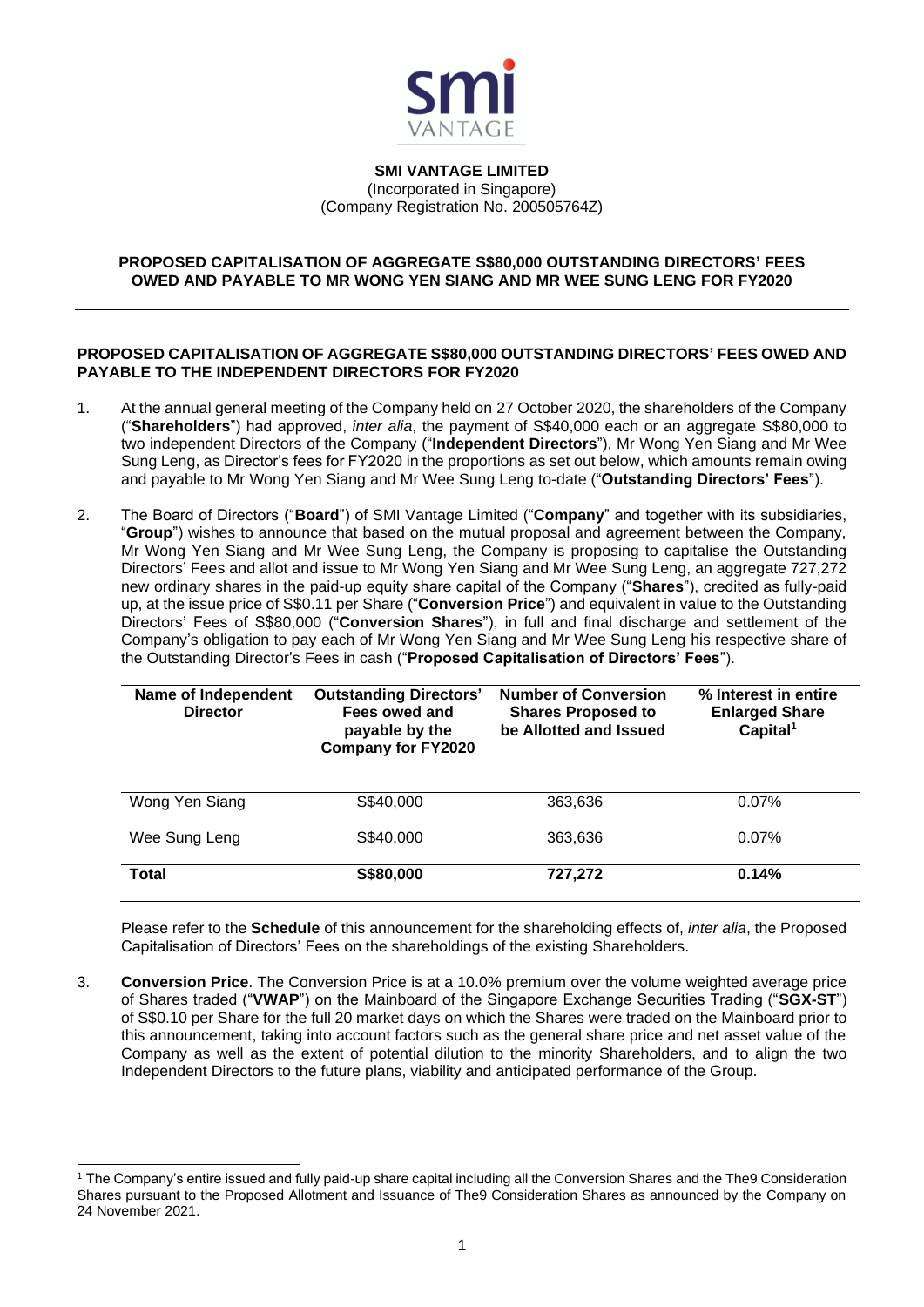- 4. **Authority**. The allotment and issuance of the Conversion Shares to Mr Wong Yen Siang and Mr Wee Sung Leng pursuant to the Proposed Capitalisation of Directors' Fees will constitute:
	- (a) an issuance of Shares to a Director pursuant to Rules 804 and 805 of the Listing Manual of the SGX-ST ("**Listing Rules**"); and
	- (b) an issuance of Shares to a Director pursuant to Rule 812(1)(a) of the Listing Rules.

Accordingly, the Proposed Capitalisation of Directors' Fees and the allotment and issuance of the Conversion Shares is subject to, *inter alia*:

- (i.) specific approval from Shareholders to be sought at an extraordinary general meeting of the Company ("**EGM**") in accordance with Rules 804, 805 and 812(2) of the Listing Rules and section 161 of the Companies Act (Cap 50) of Singapore ("**Act**"), and
- (ii.) approval-in-principle of the SGX-ST for the listing and quotation of the Conversion Shares on the Mainboard.

The Proposed Capitalisation of Directors' Fees and allotment and issuance of the Conversion Shares will not result in any transfer of controlling interest in the Company as described in Rule 803 of the Listing Rules.

- 5. **IPT**. Notwithstanding that Mr Wong Yen Siang and Mr Wee Sung Leng are interested persons under Rule 904 of the Listing Rules, the Proposed Capitalisation of Directors' Fees is not an interested person transaction requiring Shareholders' approval under Rule 906(1) of the Listing Rules as:
	- (a) pursuant to Rule 906(2) of the Listing Rules, the Outstanding Directors' Fees to be paid by the Company to each of Mr Wong Yen Siang and Mr Wee Sung Leng is S\$40,000, ie. less than S\$100,000;
	- (b) Mr Wong Yen Siang and Mr Wee Sung Leng are not immediate family members and not associates of each other and accordingly, the allotment and issuance of their respective Conversion Shares under the Proposed Capitalisation of Directors' Fees is not aggregated under Rule 908 of the Listing Rules, and
	- (c) the allotment and issuance of the respective Conversion Shares to each of Mr Wong Yen Siang and Mr Wee Sung Leng is in lieu of payment in cash by the Company to each of them for their respective share of the Outstanding Directors' Fees which is already owed to them by the Company and already exempted from Rule 906 pursuant to Rule 915(8) of the Listing Rules.
- 6. **Securities and Futures Act (Cap. 289) ("SFA")**. The Proposed Capitalisation of Directors' Fees and the allotment and issuance of the Conversion Shares to Mr Wong Yen Siang and Mr Wee Sung Leng, will be made pursuant to the 'safe harbour' exemptions for a private placement under section 272B of the SFA and in compliance with the conditions of these exemptions in the SFA. Mr Wong Yen Siang and Mr Wee Sung Leng are not accepting the Company's offer of the Conversion Shares with a view to such offer being subsequently offered to another person in Singapore, where such subsequent offer is contrary to the provisions of the SFA. No prospectus, offer information statement or offer document will be issued by the Company or registered with the Monetary Authority of Singapore for the Proposed Capitalisation of Directors' Fees.
- 7. **Status**. The Conversion Shares shall be allotted and issued (a) free from all encumbrances, (b) ranking *pari passu* in all respects with and carry all rights similar to the existing Shares, except that they will not rank for any dividend, right, allotment or other distribution, accruing on a record date which falls on or before the completion of the Proposed Capitalisation of Directors' Fees, and (c) not subject to any rights of preemption or first refusal or any restriction on disposal placed by any party or by contractual undertaking or otherwise or under any restrictions by any law or authority restricting the sale and transfer of the Conversion Shares.
- 8. **No Other Entitlements**. The Proposed Capitalisation of Directors' Fees does not confer on Mr Wong Yen Siang and Mr Wee Sung Leng, any rights or entitlements to participate in any distributions and/or offers of further securities made by the Company.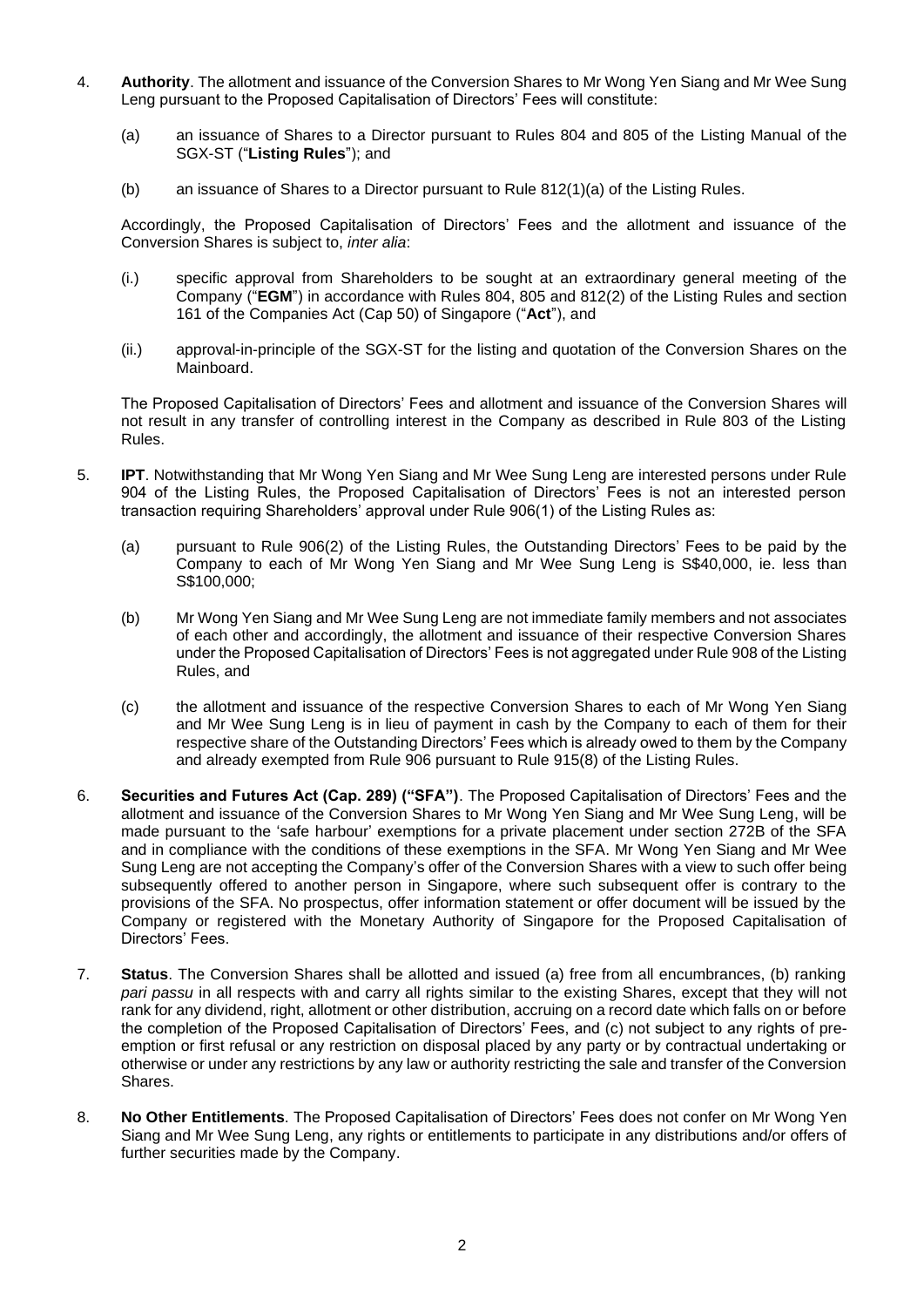- 9. **Independent Directors' Undertakings**. Each of Mr Wong Yen Siang and Mr Wee Sung Leng has undertaken to the Company, *inter alia*, that:
	- (a) the allotment and issuance of the Conversion Shares to him is subject to specific approval of the Shareholders at the EGM and approval of the SGX-ST for the listing and quotation of the Conversion Shares on the Mainboard and pending the aforesaid approvals and completion of the allotment and issuance of the Conversion Shares to him, he will not take any action to enforce his right to payment of the Outstanding Director's Fees from the Company;
	- (b) he acknowledges that the Conversion Shares to be allotted and issued to him pursuant to the Company's reliance on the 'safe harbour' exemptions for a private placement under section 272B of the SFA and in compliance with all the conditions of these exemptions in the SFA therein;
	- (c) he is an accredited investor as defined in the SFA and is subscribing for his respective Conversion Shares as principal for his own benefit and will not be holding his respective Conversion Shares on trust or for the benefit of other parties;
	- (d) he shall comply with all the conditions of the 'safe harbour' exemptions for a private placement under section 272B of the SFA and is not accepting the Company's offer of his respective Conversion Shares with a view to such offer being subsequently offered to another person in Singapore, where such subsequent offer is contrary to the provisions of the SFA;
	- (e) save as disclosed in this announcement and his position as an Independent Director, he has no other relationships, businesses or dealings with the Company, have not entered into transactions of any kind with the Company as a counterparty or beneficiary, and are not a person acting in concert, within the meaning of the Singapore Code on Take-overs and Mergers, with any other Shareholder;
	- (f) he is not an immediate family member of or an associate of any other Independent Director;
	- (g) he has recused and will recuse himself from all of the Directors' deliberations and decision-making processes relating to any matter concerning the Proposed Capitalisation of Directors' Fees, and he and his associates will abstain from voting on or being appointed as proxies for the ordinary resolution in relation to the Proposed Capitalisation of Directors' Fees at the EGM;
	- (h) no steps have been taken, nor have any proceedings, applications, petitions or summonses been started or threatened with a view to his insolvency or bankruptcy, or for the appointment of a receiver, trustee, manager, assignee or similar officer over him and/or his businesses, undertakings, properties or assets or any of them, and
	- (i) he has no other legal or beneficial interests in Shares.
- 10. **Rationale and Use of Proceeds**. The allotment and issuance of the Conversion Shares by the Company to Mr Wong Yen Siang and Mr Wee Sung Leng under the Proposed Capitalisation of Directors' Fees is in lieu of cash payment by the Company to them for the Outstanding Directors' Fees and accordingly, no cash proceeds will be received by the Company from Mr Wong Yen Siang and Mr Wee Sung Leng. Subject to and upon completion of the allotment and issuance of the Conversion Shares to Mr Wong Yen Siang and Mr Wee Sung Leng under the Proposed Capitalisation of Directors' Fees, the Company's obligation to pay the Outstanding Directors' Fees to them in cash shall be irrevocably and unconditionally terminated and settled, and the Company shall be fully, absolutely, finally and forever exonerated, released and discharged from the obligation to pay the Outstanding Directors' Fees in cash to Mr Wong Yen Siang and Mr Wee Sung Leng, and they shall have no further or other claims of any nature whatsoever against the Company, arising out of or in relation to the Outstanding Directors' Fees.

The Proposed Capitalisation of Directors' Fees will enable the Group to augment its capital base by converting the Outstanding Directors' Fees into equity of the Company, strengthen the Group's balance sheet and improve its debt-equity position. The short-term obligation to pay the Outstanding Directors' Fees would be settled and the Group's cash can be conserved for other purposes.

No placement agent was appointed by the Company for the Proposed Capitalisation of Directors' Fees. In view of the specific purpose of discharging and releasing the Company from the obligation to pay the Outstanding Directors' Fees to Mr Wong Yen Siang and Mr Wee Sung Leng, there is no underwriting arrangement for the Proposed Capitalisation of Directors' Fees.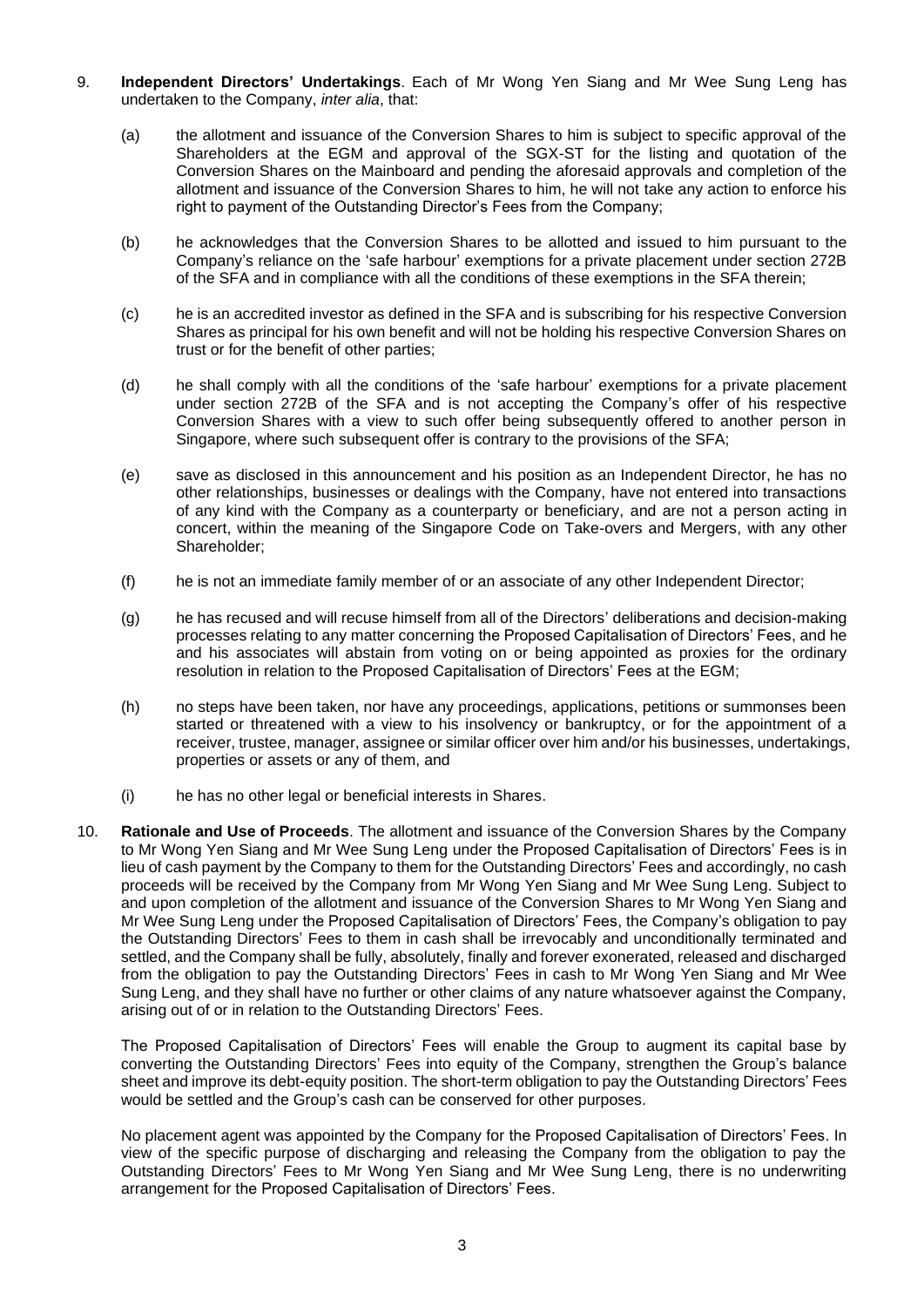The Board (with Mr Wong Yen Siang and Mr Wee Sung Leng abstaining) has weighed the benefits against the potential costs to the Company as elaborated above and is of the view that the Proposed Capitalisation of Directors' Fees is beneficial to and in the interests of the Company and enables the Group to improve its working capital position and reduce its indebtedness and gearing while conserving its cash resources.

11. **Independence**. The Board (with Mr Wong Yen Siang and Mr Wee Sung Leng abstaining) has considered and is satisfied that the Proposed Capitalisation of Directors' Fees will not affect the independence of Mr Wong Yen Siang and Mr Wee Sung Leng in consideration that (i.) each of them will have an individual aggregate direct and indirect interest of no more than 5% of the Enlarged Share Capital of the Company, (ii) the Proposed Capitalisation of the Directors' Fees relates to the settlement of existing debt obligations owed by the Company to them, and (iii) the Proposed Capitalisation of the Directors' Fees does not subject them to further obligations or result in a change in their scope of work or responsibility as Independent Directors.

## **FURTHER INFORMATION ON THE PROPOSED CAPITALISATION OF DIRECTORS' FEES**

- 12. **Opinion of the Board**. The Board is of the opinion that after taking into consideration, the present financial position of the Group, including its banking facilities, its bank and cash balances together with the support of the major shareholders, the working capital available to the Group is sufficient to meet its present requirements.
- 13. **Additional Listing Application**. The Company will submit an additional listing application ("**ALA**") to SGX-ST for the listing and quotation of the Conversion Shares on the Mainboard.
- 14. **Outstanding Share Options under SMIV ESOS**. The Company has awarded options which may be exercised to take up unissued Shares pursuant to the The SMI Vantage Employee Share Option Scheme (formerly known as the Singapore Myanmar Investco Limited Employee Share Option Scheme) ("**SMIV ESOS**") approved by Shareholders at the extraordinary general meeting of the Company on 10 July 2017. As at the date of this announcement, 1,363,900 options under the SMIV ESOS still remain outstanding and unexercised.
- 15. **Outstanding Share Awards under the SMIV PSP**. As at the date of this announcement, there are no unvested Share awards under the SMIV SMI Vantage Performance Share Plan (formerly known as the SWH Performance Share Plan) ("**SMIV PSP**") approved and adopted by Shareholders at the extraordinary general meeting of the Company on 30 July 2014.

### **FINANCIAL EFFECTS OF THE PROPOSED ALLOTMENT AND ISSUANCE OF THE9 CONSIDERATION SHARES<sup>2</sup> AND PROPOSED CAPITALISATION OF DIRECTORS' FEES**

- 16. As at the date of this announcement, the issued and paid-up share capital of the Company is S\$96,648,628 comprising 513,535,187 Shares. For illustration only, the *pro forma* effects on the share capital and the financial effects of the Proposed Allotment and Issuance of The9 Consideration Shares and the Proposed Capitalisation of Directors' Fees are set out below and are prepared based on the following bases and assumptions:
	- (a) the effects on the share capital are computed as at the date of this announcement;
	- (b) the financial effects on the net tangible assets ("**NTA**") and gearing are computed based on the latest announced audited consolidated financial results of the Group for FY2021 and the assumption that the Proposed Allotment and Issuance of The9 Consideration Shares and the Proposed Capitalisation of Directors' Fees had been effected on 31 March 2021; and
	- (c) the financial effects on the loss per Share ("**LPS**") are computed based on the latest announced audited consolidated financial results of the Group for FY2021 and the assumption that the Proposed Allotment and Issuance of The9 Consideration Shares and the Proposed Capitalisation of Directors' Fees had been effected on 1 April 2020 and the basic weighted average number of shares is computed as at the date of this announcement, and
	- (d) an exchange rate of US\$1.00 : S\$1.36 and S\$1.00 : RMB4.68.

<sup>2</sup> As announced by the Company on 24 November 2021.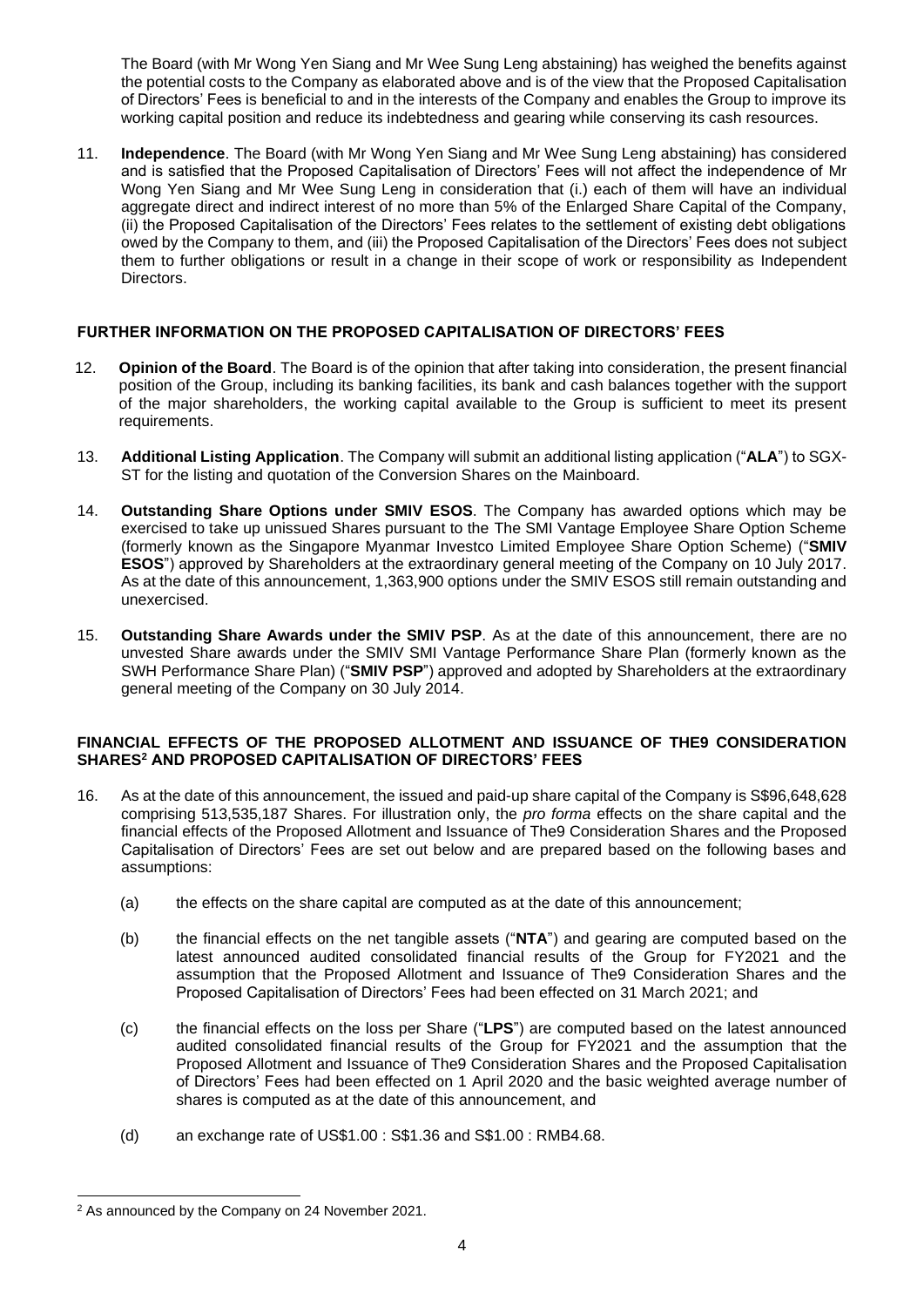| <b>Share Capital</b>  |                                        |                                                                                                                       |                                                                                 |  |
|-----------------------|----------------------------------------|-----------------------------------------------------------------------------------------------------------------------|---------------------------------------------------------------------------------|--|
|                       | As at the date of<br>this announcement | <b>After the Proposed</b><br><b>Allotment and</b><br><b>Issuance of The9</b><br><b>Consideration</b><br><b>Shares</b> | <b>After the Proposed</b><br><b>Capitalisation of</b><br><b>Directors' Fees</b> |  |
| No. of Shares         | 513,535,187                            | 521,369,944                                                                                                           | 522,097,216                                                                     |  |
| Paid-up capital (S\$) | 96,648,628.43(1)                       | 97, 353, 756.64                                                                                                       | 97,433,756.64                                                                   |  |

**NTA**

|                                    | As at the date of<br>this announcement | <b>After the Proposed</b><br><b>Allotment and</b><br><b>Issuance of The9</b><br><b>Consideration</b><br><b>Shares</b> | <b>After the Proposed</b><br><b>Capitalisation of</b><br><b>Directors' Fees</b> |  |  |
|------------------------------------|----------------------------------------|-----------------------------------------------------------------------------------------------------------------------|---------------------------------------------------------------------------------|--|--|
| <b>NTA (US\$'000)</b>              | $15,932^{(2)}$                         | 16,450                                                                                                                | 16,509                                                                          |  |  |
| No. of Shares                      | 513,535,187                            | 521,369,944                                                                                                           | 522,097,216                                                                     |  |  |
| NTA per Share<br>(US cents)        | 3.10                                   | 3.16                                                                                                                  | 3.16                                                                            |  |  |
| NTA per Share<br>(Singapore cents) | 4.22                                   | 4.30                                                                                                                  | 4.30                                                                            |  |  |

# **LPS**

|                                                             | As at the date of<br>this announcement | <b>After the Proposed</b><br><b>Allotment and</b><br><b>Issuance of The9</b><br><b>Consideration</b><br><b>Shares</b> | <b>After the Proposed</b><br><b>Capitalisation of</b><br><b>Directors' Fees</b><br>(5, 375) |  |  |
|-------------------------------------------------------------|----------------------------------------|-----------------------------------------------------------------------------------------------------------------------|---------------------------------------------------------------------------------------------|--|--|
| Loss attributable to<br>owners of the<br>Company (US\$'000) | (5,375)                                | (5, 375)                                                                                                              |                                                                                             |  |  |
| Basic weighted<br>average number of<br><b>Shares</b>        | 419,829,207                            | 427,663,964                                                                                                           | 428,391,236                                                                                 |  |  |
| LPS (US cents)                                              | (1.28)                                 | (1.26)                                                                                                                | (1.25)                                                                                      |  |  |
| LPS (Singapore<br>cents $)^{(3)}$                           | (1.74)                                 | (1.71)                                                                                                                | (1.70)                                                                                      |  |  |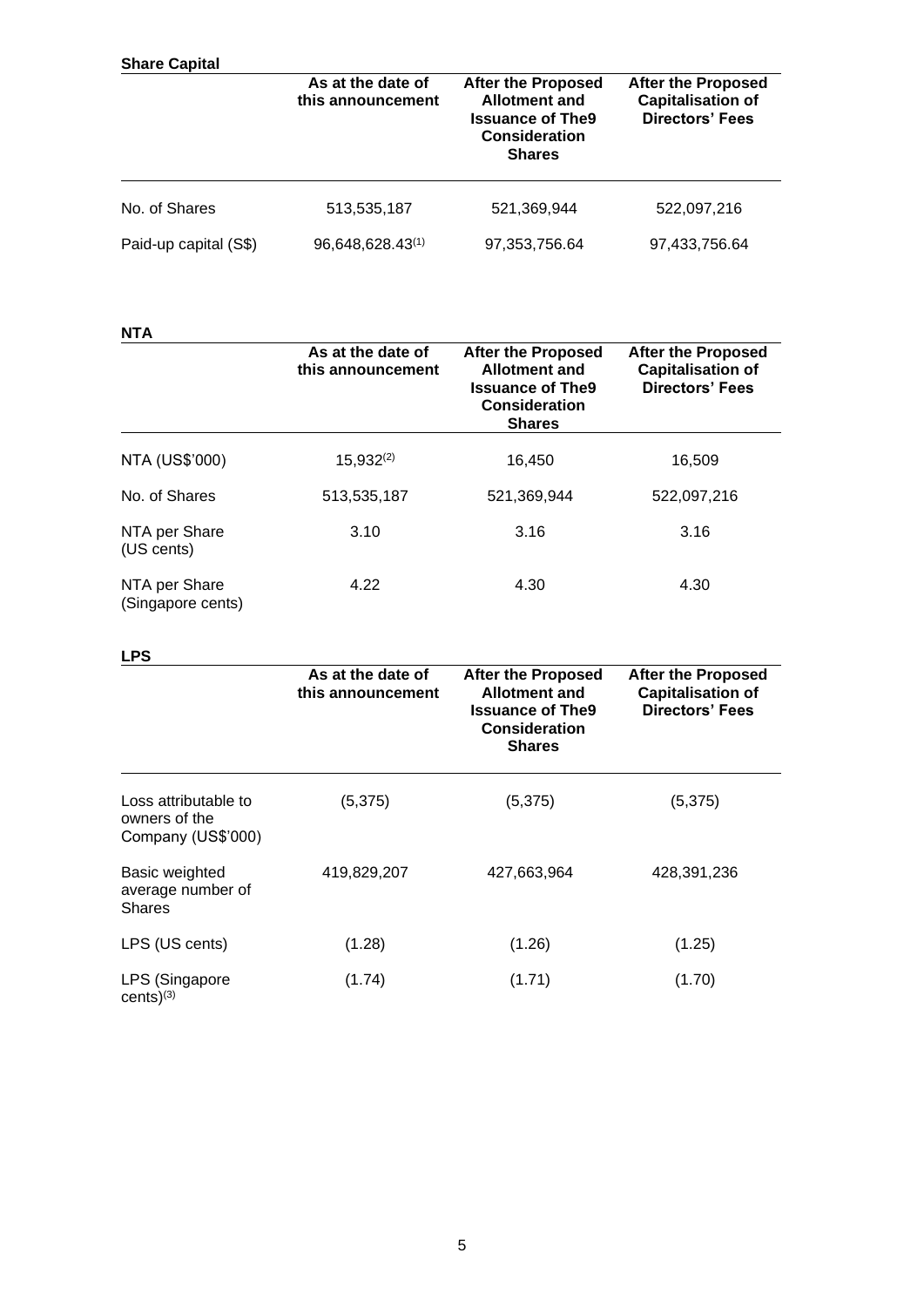#### **Gearing**

|                                                                        | As at the date of<br>this announcement | <b>After the Proposed</b><br><b>Allotment and</b><br><b>Issuance of The9</b><br><b>Consideration</b><br><b>Shares</b> | <b>After the Proposed</b><br><b>Capitalisation of</b><br><b>Directors' Fees</b> |  |  |
|------------------------------------------------------------------------|----------------------------------------|-----------------------------------------------------------------------------------------------------------------------|---------------------------------------------------------------------------------|--|--|
| Total borrowings<br>(US\$'000)                                         | $7,865^{(6)}$                          | 7,865                                                                                                                 | 7,865                                                                           |  |  |
| Total equity<br>attributable to owners<br>of the Company<br>(US\$'000) | 15,932(2)                              | 16,450                                                                                                                | 16,509                                                                          |  |  |
| Debt-to-equity ratio $(4)$<br>(times)                                  | 0.49                                   | 0.48                                                                                                                  | 0.48                                                                            |  |  |
| Total assets<br>(US\$'000)                                             | 36,332(7)                              | 36,850                                                                                                                | 36,850                                                                          |  |  |
| Debt ratio $(5)$ (times)                                               | 0.22                                   | 0.21                                                                                                                  | 0.21                                                                            |  |  |

#### **Notes:**

- (1) Excluding expenses for the allotment and issuance of shares incurred in the financial years ended 31 March 2017, 31 March 2018 and 31 March 2021.
- (2) As adjusted for (i.) the capitalisation of loans from Mark Bedingham amounting to an aggregate of US\$5,050,582.39 on 12 October 2021, and (ii.) the subscription proceeds of US\$1,187,218 from the June2021 Subscriptions completed on 1 September 2021.
- (3) The exchange rate used is US\$1.00 : S\$1.36.
- (4) Debt-to-equity ratio is computed using total borrowings divided by total equity attributable to owners of the Company.
- (5) Debt ratio is computed using total borrowings divided by total assets.
- (6) As adjusted for (i.) the capitalisation of loans from Mark Bedingham amounting to an aggregate of US\$5,050,582.39 on 12 October 2021, and (ii.) additional loans extended by Mark Bedingham to the Company in April and May 2021 amounting to an aggregate of US\$200,000.
- (7) As adjusted for (i) the subscription proceeds of US\$1,187,218 from the June2021 Subscriptions completed on 1 September 2021, and (ii.) additional loans extended by Mark Bedingham to the Company in April and May 2021 amounting to an aggregate of US\$200,000.

### **CIRCULAR AND EGM**

17. The Company will convene the EGM to seek Shareholders' approval for the Proposed Business Diversification<sup>3</sup>, the Proposed Allotment and Issuance of The9 Consideration Shares and the Proposed Capitalisation of Directors' Fees. A circular containing, *inter alia*, the notice of the EGM, details of the foregoing transactions will be despatched to Shareholders in due course ("**Circular**"). The Company will make further or other announcements if and when there are material developments in connection with the Proposed Capitalisation of Directors' Fees and the Conversion Shares.

#### **INTERESTS OF DIRECTORS, CONTROLLING SHAREHOLDERS AND SUBSTANTIAL SHAREHOLDERS**

- 18. As at the date of this announcement, save for their respective shareholding interests in the Company, none of the Directors or Controlling Shareholders (as defined in the Listing Rules) of the Company have any interest, direct or indirect, in:
	- (a) the Proposed Capitalisation of Directors' Fees and the Conversion Shares, other than the interests of the Independent Directors therein

<sup>3</sup> As disclosed by the Company in its announcements of 15 July 2021, 24 August 2021 and 27 September 2021.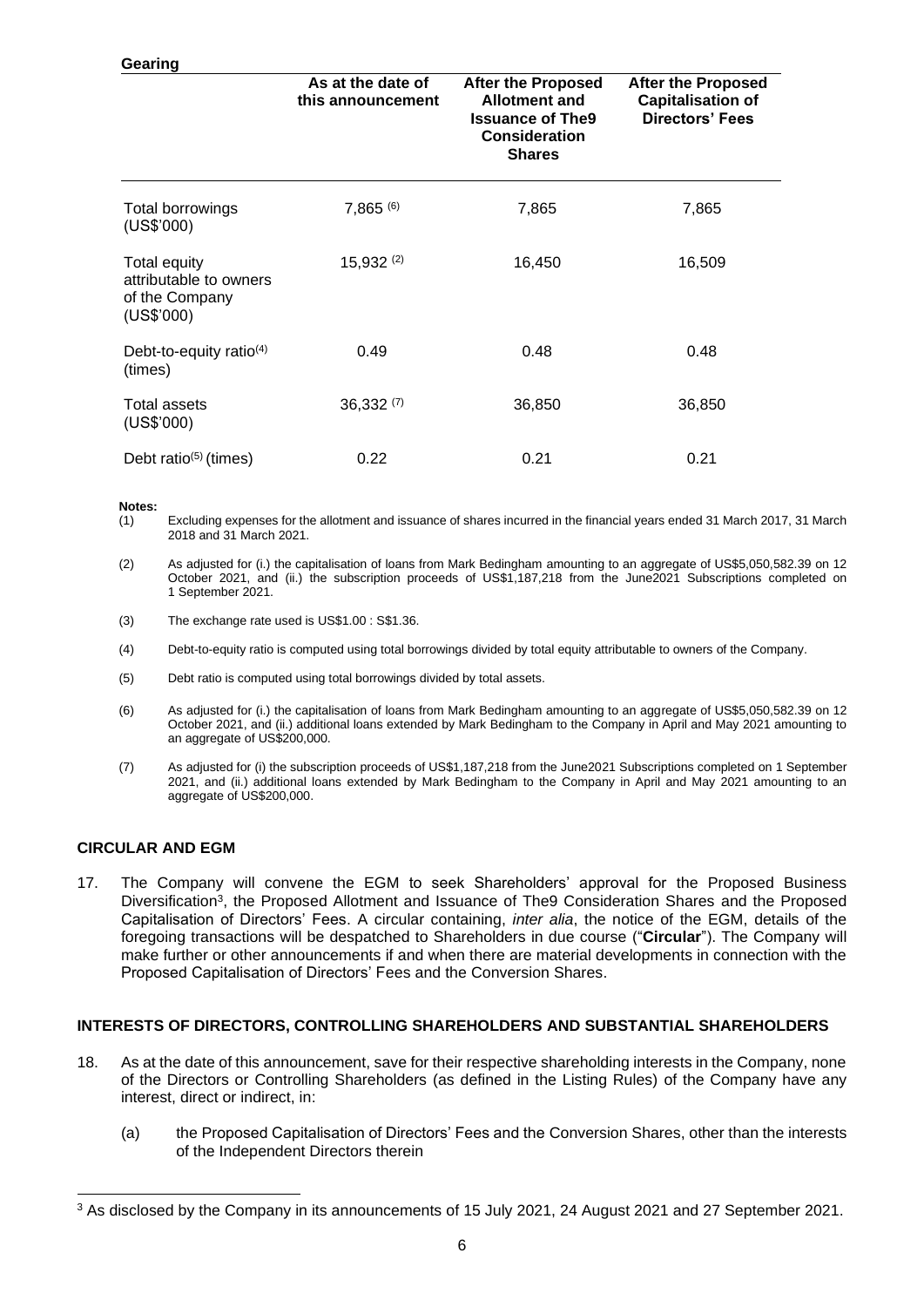The interests held (including deemed and direct) by the Directors and Substantial Shareholders (as defined in the Act) in the Shares as at date of this announcement are set out as follows:

| <b>Number of Shares</b>                            | <b>Direct Interest</b>                                 | <b>Deemed Interest</b> | Total<br><b>Interest</b> | % of Voting<br>Rights <sup>(1)</sup> |  |  |  |  |
|----------------------------------------------------|--------------------------------------------------------|------------------------|--------------------------|--------------------------------------|--|--|--|--|
| <b>Directors</b>                                   |                                                        |                        |                          |                                      |  |  |  |  |
| Ho Kwok Wai <sup>(2)</sup>                         |                                                        | 164,749,871            | 164,749,871              | 32.1%                                |  |  |  |  |
| Mark Francis Bedingham <sup>(3)</sup>              |                                                        | 175,918,383            | 175,918,383              | 34.3%                                |  |  |  |  |
| Wong Yen Siang                                     |                                                        |                        |                          |                                      |  |  |  |  |
| Fong Sing Chak Jack <sup>(4)</sup>                 |                                                        | 1,000,000              | 1,000,000                | 0.2%                                 |  |  |  |  |
| Wee Sung Leng                                      |                                                        |                        |                          |                                      |  |  |  |  |
|                                                    | <b>Substantial Shareholders (other than Directors)</b> |                        |                          |                                      |  |  |  |  |
| Jet Palace Holdings<br>Limited <sup>(5)</sup>      |                                                        | 33,400,000             | 33,400,000               | 6.5%                                 |  |  |  |  |
| Taipan Grand<br>Investments Limited <sup>(6)</sup> |                                                        | 77,933,000             | 77,933,000               | 15.2%                                |  |  |  |  |
| The9 Limited <sup>(7)</sup>                        |                                                        | 44,333,333             | 44,333,333               | 8.6%                                 |  |  |  |  |
| The9 Singapore Pte.<br>$Ltd.$ <sup>(7)</sup>       | 44,333,333                                             |                        | 44,333,333               | 8.6%                                 |  |  |  |  |

**Notes:**

- (1) Percentage is calculated based on 513,535,187 Shares as at the date of this announcement.
- (2) Mr Ho Kwok Wai is deemed to be interested in the Shares held by Jet Palace Holdings Limited (33,400,000 Shares), Taipan Grand Investments Limited (77,933,000 Shares) and EFG Bank AG (53,416,871 Shares).
- (3) Mr Mark Francis Bedingham is deemed to be interested in 38,508,321 Shares held by Bank Julius Baer.
- (4) Mr Fong Sing Chak Jack's 1,000,000 Shares are registered in the name of a nominee account.
- (5) Jet Palace Holdings Limited's 33,400,000 Shares are registered in the name of a nominee account.
- (6) Taipan Grand Investments Limited's 77,933,000 Shares are registered in the name of a nominee account.
- (7) The9 Limited is deemed to be interested in the Shares held by The9 Singapore Pte. Ltd. by virtue of its 100% shareholding in The9 Singapore Pte. Ltd.

### **DOCUMENTS AVAILABLE FOR INSPECTION**

- 19. A copy of the following documents will be available for inspection during normal business hours at the Company's registered office at 300 Beach Road, the Concourse #31-03, Singapore 199555 for a period of three (3) months from the date of this announcement:
	- (a) the constitution of the Company, and
	- (b) the annual report of the Company for FY2021.

Shareholders who wish to inspect these documents at the registered office of the Company are required to send an email request to enquiries@sin-mi.com to make an appointment in advance. The Company will arrange a date when each Shareholder can come to the registered office to inspect the documents accordingly. The inspection of documents will be arranged with each Shareholder to limit the number of people who are present at the registered office at any one point in time and such arrangements are subject to the prevailing regulations, orders, advisories and guidelines relating to safe distancing which may be implemented by the relevant authorities from time to time.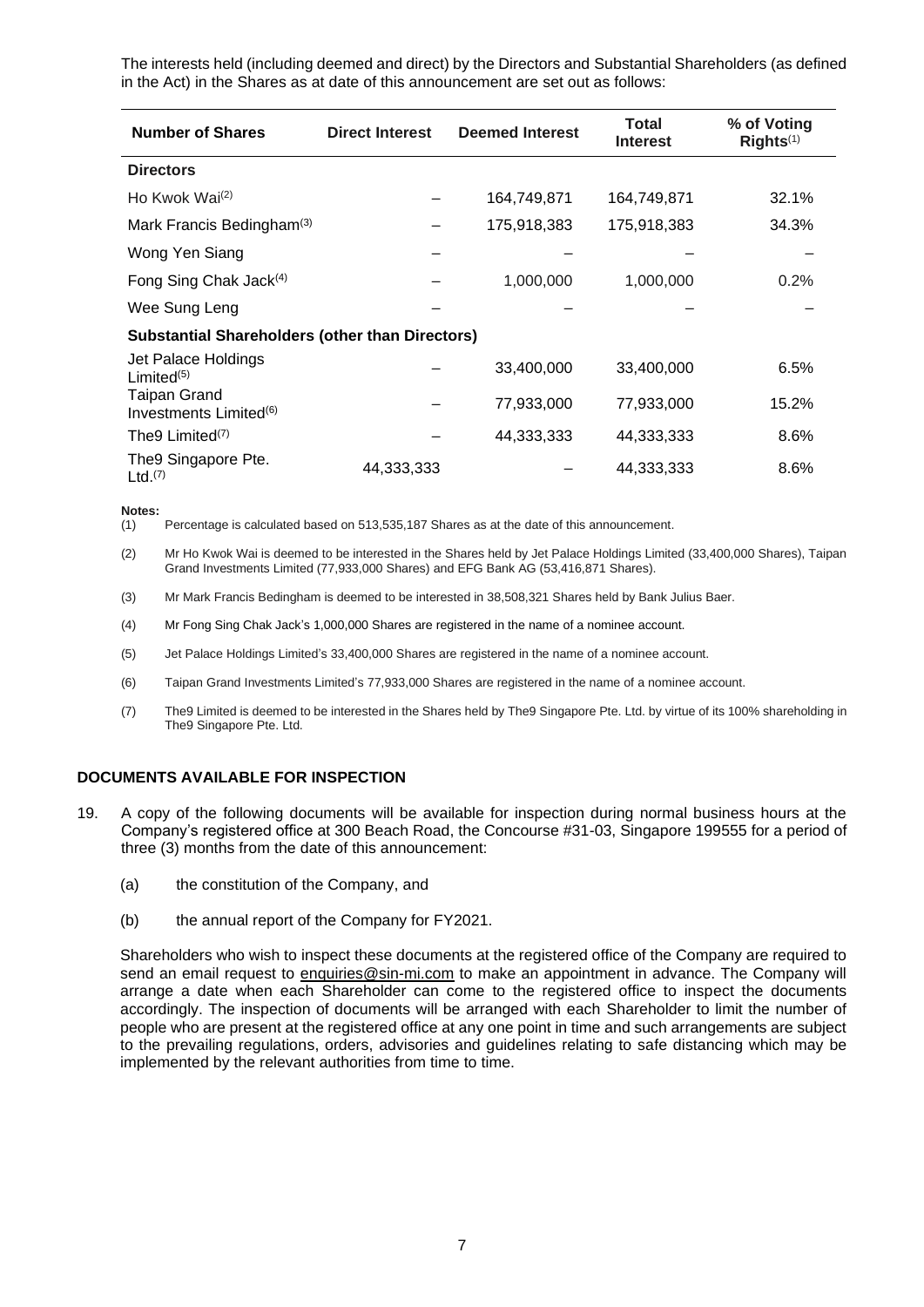#### **DIRECTORS' RESPONSIBILITY STATEMENT**

20. The Directors collectively and individually accept full responsibility for the accuracy of the information given in this announcement and confirm after making all reasonable enquiries that, to the best of their knowledge and belief, this announcement constitutes full and true disclosure of all material facts about the Proposed Capitalisation of Directors' Fees and the Conversion Shares and the Group, and the Directors are not aware of any facts the omission of which would make any statement in this announcement misleading. Where information in this announcement has been extracted from published or otherwise publicly available sources or obtained from a named source, the sole responsibility of the Directors has been to ensure that such information has been accurately and correctly extracted from those sources and/or reproduced in this announcement in its proper form and context.

## **CAUTION IN TRADING**

21. Shareholders are advised to read this announcement, the Circular to be issued by the Company in due course, and any further announcements by the Company carefully. Shareholders are advised to refrain from taking any action in respect of their Shares which may be prejudicial to their interests, and to exercise caution when dealing in their Shares. In the event of any doubt, Shareholders should consult their stockbrokers, bank managers, solicitors, accountants or other professional advisers.

## **BY ORDER OF THE BOARD**

Mark Francis Bedingham President and CEO 13 December 2021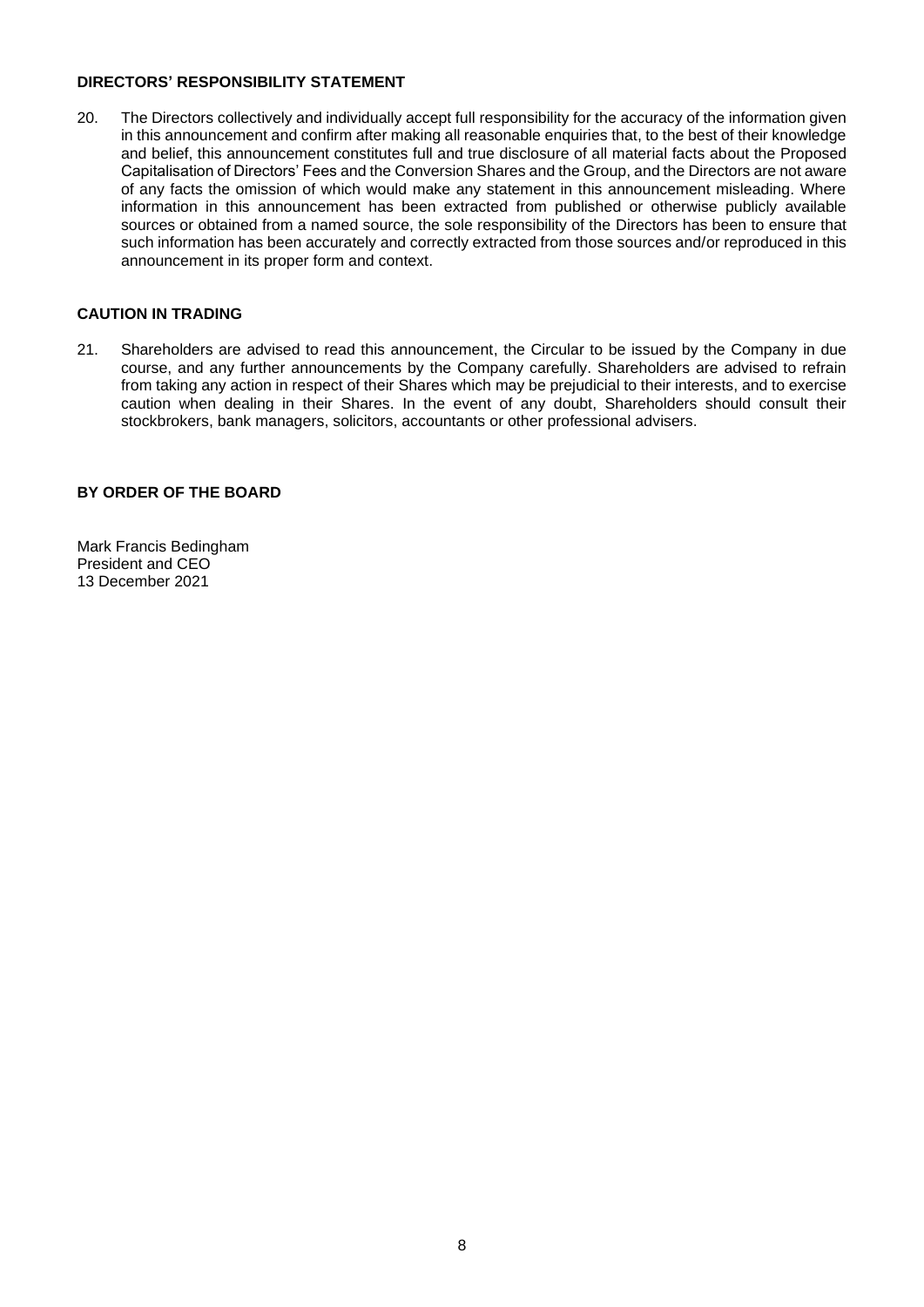#### **SCHEDULE: SHAREHOLDING EFFECTS**

|                                                        |                                  | As at the date of this announcement |                                   | After the Proposed Allotment and<br><b>Issuance of The9 Consideration Shares</b> |                                  |                                   | After the Proposed Capitalisation of<br><b>Directors' Fees</b> |                                  |                                   |
|--------------------------------------------------------|----------------------------------|-------------------------------------|-----------------------------------|----------------------------------------------------------------------------------|----------------------------------|-----------------------------------|----------------------------------------------------------------|----------------------------------|-----------------------------------|
| Shareholders <sup>(1)</sup>                            | <b>Direct</b><br><b>Interest</b> | <b>Deemed</b><br><b>Interest</b>    | % Voting<br>RightS <sup>(2)</sup> | <b>Direct</b><br><b>Interest</b>                                                 | <b>Deemed</b><br><b>Interest</b> | % Voting<br>RightS <sup>(3)</sup> | <b>Direct</b><br><b>Interest</b>                               | <b>Deemed</b><br><b>Interest</b> | % Voting<br>RightS <sup>(3)</sup> |
| <b>Directors</b>                                       |                                  |                                     |                                   |                                                                                  |                                  |                                   |                                                                |                                  |                                   |
| Ho Kwok Wai <sup>(5)</sup>                             | $\overline{\phantom{a}}$         | 164,749,871                         | 32.1                              | $\overline{\phantom{a}}$                                                         | 164,749,871                      | 31.6                              | $\qquad \qquad -$                                              | 164,749,871                      | 31.6                              |
| Mark Francis Bedingham <sup>(6)</sup>                  | $\qquad \qquad -$                | 175,918,383                         | 34.3                              | $\overline{\phantom{0}}$                                                         | 175,918,383                      | 33.7                              | $\qquad \qquad -$                                              | 175,918,383                      | 33.7                              |
| Wong Yen Siang                                         |                                  | $\overline{\phantom{0}}$            | $\overline{\phantom{0}}$          | $\overline{\phantom{0}}$                                                         |                                  | $\qquad \qquad -$                 | $\overline{\phantom{0}}$                                       | 363,636                          | 0.1                               |
| Fong Sing Chak Jack <sup>(7)</sup>                     | $\overline{\phantom{a}}$         | 1,000,000                           | 0.2                               | $\overline{\phantom{a}}$                                                         | 1,000,000                        | 0.2                               | $\qquad \qquad -$                                              | 1,000,000                        | 0.2                               |
| Wee Sung Leng                                          |                                  |                                     | $\overline{\phantom{0}}$          |                                                                                  |                                  | $\overline{\phantom{0}}$          |                                                                | 363,636                          | 0.1                               |
| <b>Substantial Shareholders (other than Directors)</b> |                                  |                                     |                                   |                                                                                  |                                  |                                   |                                                                |                                  |                                   |
| Jet Palace Holdings Limited <sup>(5)</sup>             | $\overline{\phantom{a}}$         | 33,400,000                          | 6.5                               | $\overline{\phantom{a}}$                                                         | 33,400,000                       | 6.4                               | $\qquad \qquad -$                                              | 33,400,000                       | 6.4                               |
| Taipan Grand Investments Limited <sup>(5)</sup>        | $\qquad \qquad -$                | 77,933,000                          | 15.2                              | $\qquad \qquad -$                                                                | 77,933,000                       | 14.9                              | $\qquad \qquad -$                                              | 77,933,000                       | 14.9                              |
| The9 Limited <sup>(8)</sup>                            | $\overline{\phantom{0}}$         | 44,333,333                          | 8.6                               | $\overline{\phantom{0}}$                                                         | 52,168,090                       | 10.0                              | $\overline{\phantom{0}}$                                       | 52,168,090                       | 10.0                              |
| The9 Singapore Pte. Ltd. <sup>(8)</sup>                | 44,333,333                       | $\overline{\phantom{m}}$            | 8.6                               | 52,168,090                                                                       |                                  | 10.0                              | 52,168,090                                                     |                                  | 10.0                              |
| <b>Public Shareholders</b>                             |                                  |                                     |                                   |                                                                                  |                                  |                                   |                                                                |                                  |                                   |
| Other public shareholders                              | 127,533,600                      |                                     | 24.8                              | 127,533,600                                                                      |                                  | 24.5                              | 24.4<br>127,533,600                                            |                                  |                                   |
| <b>Total</b>                                           | 513,535,187                      |                                     | 100.0                             |                                                                                  | 521,369,944                      | 100.0                             |                                                                | 522,097,216                      | 100.0                             |

#### **Notes:**

(1) For purposes of illustration, the aforesaid shareholding structure assumes that all the outstanding 1,392,000 share options under the SMI ESOS, as at the date of this application, are not exercised due to the exercise price being out of the money.

(2) As at **t**he date of this announcement, the free float of Shares in the hands of the public is 24.8%.

- (3) Following the Proposed Allotment and Issuance of The9 Consideration Shares and the Proposed Capitalisation of Directors' Fees, the free float of Shares in the hands of the public will decrease to 24.4% (above the minimum 10% prescribed under Rule 723 of the Listing Rules).
- (5) Jet Palace Holdings Limited's 33,400,000 Shares and Taipan Grand Investments Limited's 77,933,000 Shares are registered in the name of nominee accounts. Mr Ho Kwok Wai is deemed to be interested in the Shares held by Jet Palace Holdings Limited (33,400,000 Shares), Taipan Grand Investments Limited (77,933,000 Shares) and EFG Bank AG (53,416,871 Shares).